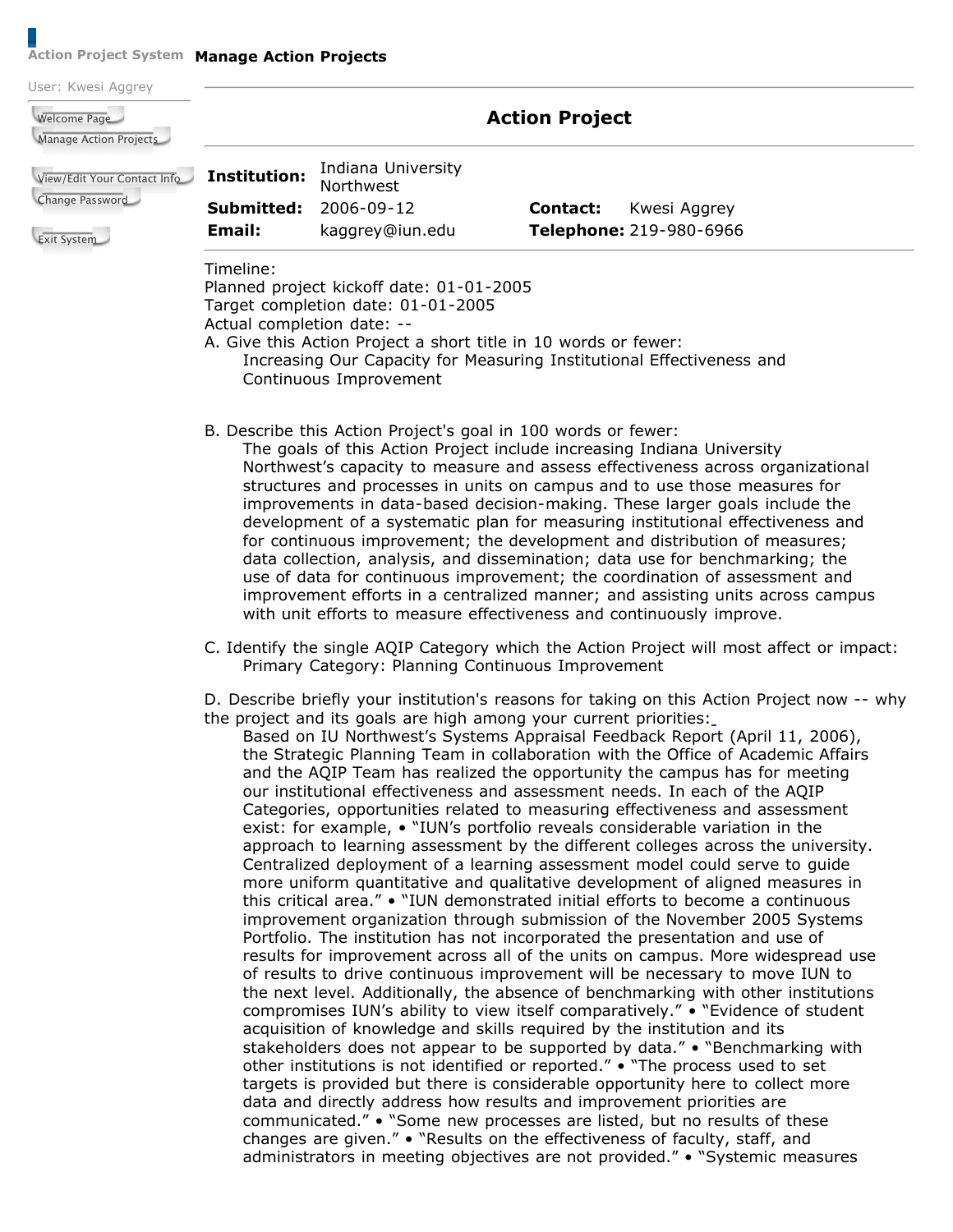assessing leadership and communication processes are not reported." Thus, we concluded that we need to create a culture of effectiveness, assessment, and continuous improvement. We want to increase our capacity to make data- driven decisions. We need to measure institutional effectiveness and integrate assessment into our processes across the campus in a centralized and cohesive manner. In particular, we recognize the need to assess student learning outcomes, as learning is the central focus of the institution (See also "General Education Reform" Action Project).

 E. List the organizational areas - -institutional departments, programs, divisions, or units -- most affected by or involved in this Action Project:

 Every unit, department, and division will be affected by this Action Project as our efforts will extend across the campus.

 F. Name and describe briefly the key organizational process(es) that you expect this Action Project to change or improve:

 This Action Project will change and improve the processes of measuring effectiveness and using data for continuous improvement and decision-making in every unit.

 G. Explain the rationale for the length of time planned for this Action Project (from kickoff to target completion):

 The rationale for the length of time planned for this Action Project relates to both the breadth and depth of the project itself. From the development of the plan through the use of data in continuous-improvement processes, this project simultaneously blankets the campus in terms of breadth and digs deeper in terms of the specificity of the data and its use. The large scope of the project means that it will take some time to create a comprehensive system that provides a centralized mechanism for institutional effectiveness at the same time that it builds a culture of assessment and improvement: • Develop a systematic plan for assessing institutional effectiveness—May 1, 2007 • Identify core measures of effectiveness—May 1, 2007 • Research existing (or develop new) core measures of effectiveness—June 1, 2007 • Begin to use core measures—September 1, 2007 • Collect and analyze data from core measures —May 1, 2008 • Develop a mechanism to communicate findings to the campus and other stakeholders—May 1, 2008 • Communicate findings to campus— September 1, 2008 • Use data for decision-making and continuous improvement—May 1, 2009

 H. Describe how you plan to monitor how successfully your efforts on this Action Project are progressing:

 We will monitor the campus's progress in terms of the creation of a centralized and systematic plan for institutional effectiveness and continuous improvement and the creation/revision and implementation of the processes related to measuring institutional effectiveness, assessment, and continuous improvement.

 I. Describe the overall "outcome" measures or indicators that will tell you whether this Action Project has been a success or failure in achieving its goals:

 The outcome measures include • the development and implementation of a systematic plan and process to measure institutional effectiveness and provide continuous improvement, • the development and implementation of a plan and process to disseminate assessment results, and • the use of assessment results for continuous improvement.

J. Other information (e.g., publicity, sponsor or champion, etc.):

K. Project Leader and contact person:

| Contact<br>Name: | Linda R Delunas, Faculty Assistant to the Chancellor |
|------------------|------------------------------------------------------|
| Email:           | Idelunas@iun.edu                                     |
| Phone:           | 219-980-6643 Ext.                                    |